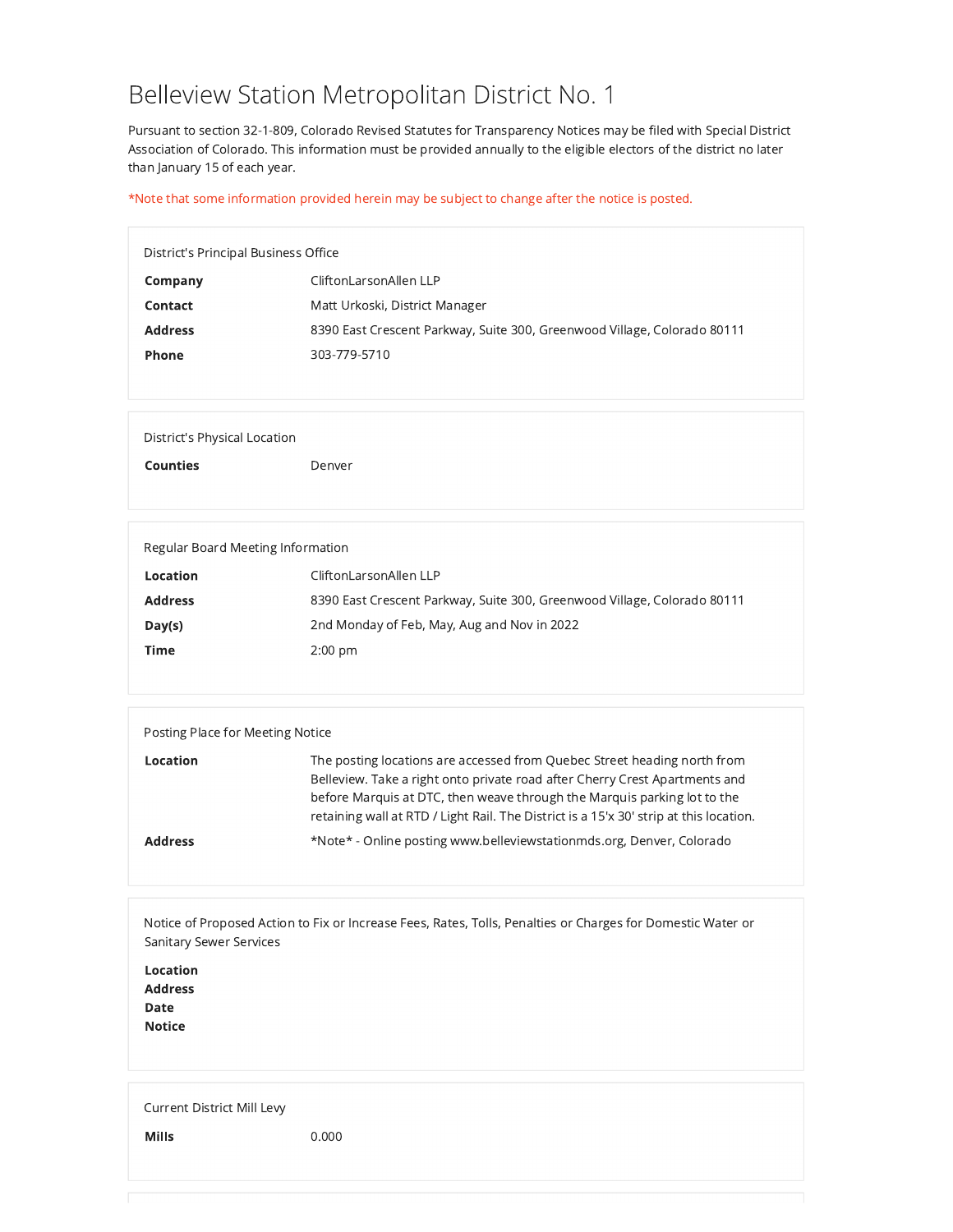Ad Valorem Tax Revenue

Revenue reported may be incomplete or unaudited as of the date this Notice was posted.

 $0.00$ Amount(\$)

Date of Next Regular Election

**Date** 

05/03/2022

Pursuant to 24-72-205 C.R.S

The district's research and retrieval fee is \$33.58 per hour

**District Policy** 

**RESOLUTION OF** THE BOARD OF DIRECTORS

 $\cap$ E

MADRE METROPOLITAN DISTRICT NO. 1

CONCERNING THE ADOPTION OF A PUBLIC RECORDS POLICY

WHEREAS, the Madre Metropolitan District No. 1 (the "District") is a quasi-municipal corporation and political subdivision of the State of Colorado, duly organized and existing as metropolitan district pursuant to title 32, C.R.S.; and

WHEREAS, pursuant to C.R.S.  $i\&&32-1-10010)131$ ), the Board of Directors of the District is responsible for the management, control and supervision of all business and affairs of the District; and

WHEREAS, pursuant to C.R.S. ii 1/2 32-1-1001(1)(i), the Board of Directors of the District has the authority to appoint, hire and retain agents; and

WHEREAS, the District, as a "political subdivision," is subject to the terms and provisions of the Colorado Open Records Act, C.R.S.  $i\chi'$ i $\chi'$ i $\chi$ 24-72-201, et seq. (as may be amended, "CORA"); and

WHEREAS, the Board of Directors of the District has determined that it is appropriate to designate a custodian of the District's public records, in accordance with C.R.S. i<sub>i</sub>/2 24-72-202(1.1), as may be amended, for the purpose of storing, maintaining, and protecting such public records in accordance with applicable Colorado statute and to permit their inspection in an orderly and timely fashion (the "Custodian"); and

WHEREAS, pursuant to C.R.S. (23/2012) 24-72-201, et seq., (as may be amended, "CORA"), "public records" of the District, as that term is defined in CORA in C.R.S. i¿1/2 24-72-202(6), as may be amended, shall be made available for inspection by the District, except as limited therein; and

WHEREAS, in accordance with C.R.S. iz 1/2 24-72-205(6)(a), as may be amended, a custodian may impose a fee in response to a request for the research and retrieval of public records only if the custodian has, prior to the date of receiving the request, either posted on the custodian's website or otherwise published a written policy that specifies the applicable conditions concerning the research and retrieval of public records by the custodian, including the amount of the current fee; and WHEREAS, further, in accordance with C.R.S.  $i\&b2$ -72-205(6)(a), as may be amended, the custodian shall not impose a charge for the first hour of time expended in connection with the research and retrieval of public records and, after the first hour of time has been expended, the custodian may charge an fee for the research and retrieval of public records up to thirty dollars (\$30.00) per hour; and

WHEREAS, further, in accordance with C.R.S.  $i\&b 24$ -72-205(6)(b), as may be amended, the maximum hourly fee that may be charged by the custodian for the research and retrieval of public records may be adjusted by the Director of Research of the Legislative Council on July 1, 2019, and every five years thereafter, in accordance with the percentage of change over the period in the United Stated Department of Labor, Bureau of Labor Statistics, Consumer Price Index for Denver-Boulder-Greeley, all items, all urban consumers, or its successor index (as may be adjusted, a "Research and Retrieval Fee Adjustment"); and

WHEREAS, pursuant to C.R.S. i; 1/2 24-72-203, as it is reasonably necessary for the protection of its public records and to prevent the unnecessary interference with the regular discharge of the duties of Custodian of the District's public records, the Board of Directors of the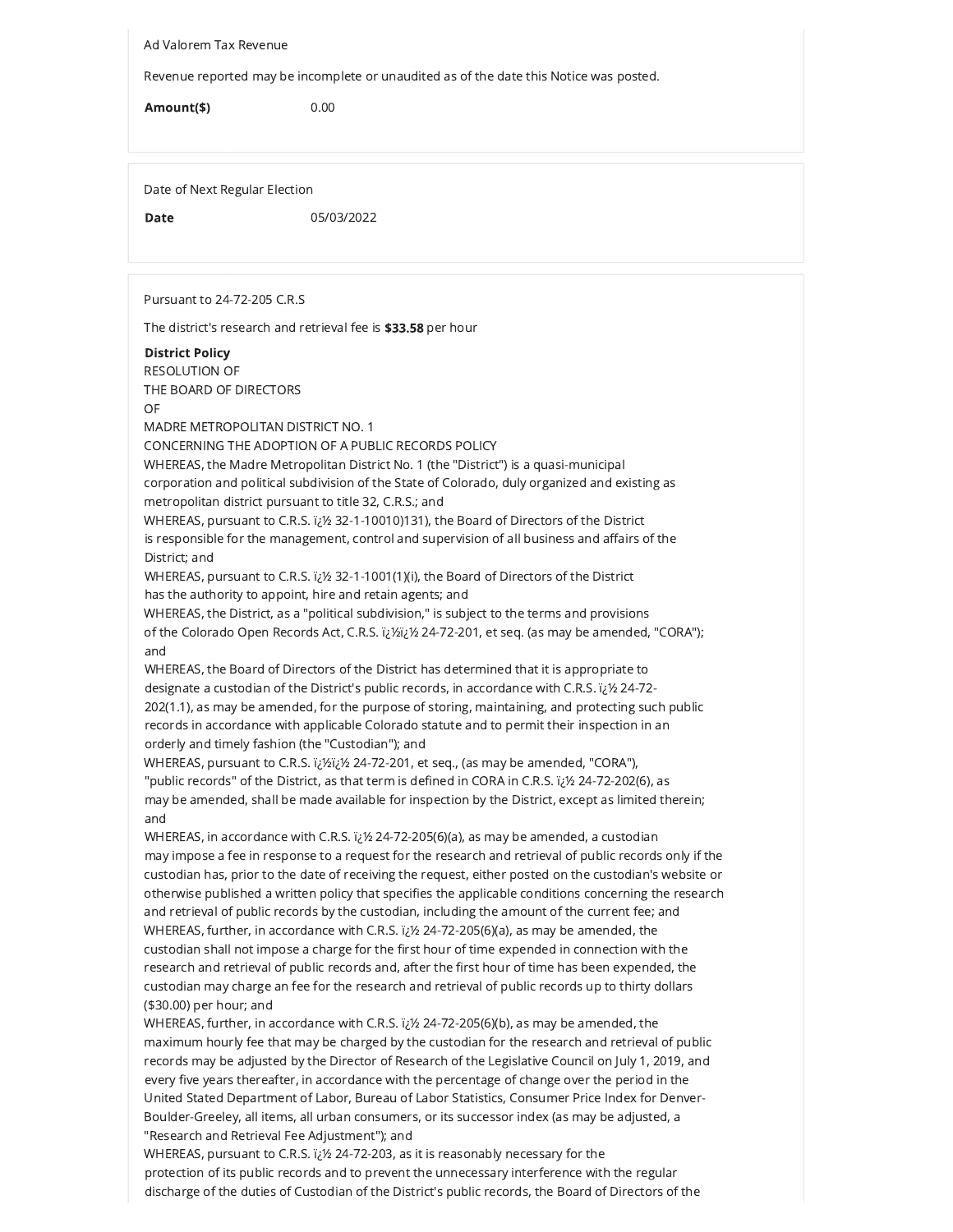District has determined that it is appropriate to adopt an Open Records Policy in conformance with CORA

WHEREAS, this resolution shall constitute the Public Records Policy of the District and of the District's Custodian.

NOW, THEREFORE, BE IT RESOLVED BY THE BOARD OF DIRECTORS OF BELLEVIEW STATION METROPOLITAN DISTRICT NO. 1 THAT:

Section 1. CliftonLarsonAllen LLP is hereby designated as the "custodian" of the District's "public records," as those terms are defined in C.R.S. (زنلارز) 24-72-202(1.1) and 24-72-202(6), respectively, as each may be amended, and shall be responsible for the maintenance, care, and protection of all public records of the District (as may be designated or subsequently replaced, the "Custodian"). Such designation may be changed at any time by the Board of Directors of the District upon lawfully adopted resolution. Subject to annual appropriation and budget by the District, as well as the terms and conditions of CORA, the Custodian shall have the authority to designate such persons and/or organizations as it shall determine appropriate to perform any and all acts necessary to the maintenance, care, and protection of the District's public records; this may include, and shall not be limited to, the temporary off-site storage or electronic cataloging of such public records.

Section 2. Public records of the District shall be available for public inspection in accordance with CORA. The District hereby adopts the definitions contained within CORA, including, specifically, what constitutes "public records" of the District. The District shall adhere to the terms and provisions of CORA in processing any requests to inspect the public records of the District. The Custodian shall act at all times in compliance with the terms and provisions of CORA. Inspection shall be permitted during normal business hours. Monday through Friday, except on holidays, at a time reasonably established by the Custodian. Although the District shall endeavor to respond to any inspection request provided pursuant to CORA in as prompt a manner as possible, normal and required operations of the District shall remain prioritized over any CORA inspection request, subject to any requirements imposed upon the District by CORA.

Section 3. The District and the Custodian shall adhere to all applicable requirements of CORA in the maintenance, care, protection, retention, research, retrieval, inspection, copying and dissemination of the District's "public records," as defined in C.R.S. i¿1/2 24-72-202(6), as may be amended. In accordance with C.R.S. iib 24-72-205(6), as may be amended, the Custodian shall be authorized to charge an hourly fee for the research and retrieval of the District's public records up to an amount equal to the lesser of: a) the actual cost to the District; or b) thirty dollars (\$30.00) (as may be amended, the "Research and Retrieval Fee"). The Research and Retrieval Fee shall not be imposed for the first hour of research and retrieval time that the Custodian expends in a research and/or retrieval request of public records. The Research and Retrieval Fee shall be invoiced at the time of delivery of any requested public records or upon the delivery of any correspondence detailing why any public records have not been delivered pursuant to a CORA request in accordance with C.R.S. i¿1⁄2 24-72-204, as it may be amended from time to time. Any such invoice shall be due and payable upon delivery and an accounting of the Custodian's time and expense spent in responding to any CORA request shall be provided to the person seeking to inspect such public records upon request. The District may also require a reasonable estimated deposit at the time any public record inspection request is Filed with the Custodian pursuant to CORA if, in the Custodian's sole reasonable discretion, the processing of such a public record inspection request shall require more than five hundred dollars (\$500) worth of time and expense, as calculated by the Research and Retrieval Fee; any deposit shall be used by the District for costs incurred by the District for processing such CORA request. Any remaining funds from the deposit shall be returned to the requesting entity within thirty (30) days after the CORA request has been fully processed; in the event that the costs incurred by the District exceed the deposit, the District shall immediately advise the requesting entity or person and the requesting entity or person shall immediately render additional funds to the District. The amount of the allowable Research and Retrieval Fee shall be automatically increased or decreased, as may be applicable, in the event of a Research and Retrieval Fee Adjustment pursuant to C.R.S. i¿1⁄2 24-72-205(6)(b), as may be amended.

Section 4. In all cases in which a person has the right to inspect a public record, the person may request a copy, printout, or photograph of the record in accordance with C.R.S i; 1/2 24-72-205, as may be amended. Pursuant to C.R.S.  $i/2$  24-72-205(5)(a), as may be amended, the Custodian shall furnish a copy for twenty-five cents (\$0.25) per standard 8 1/2 x 11 inch page or a fee not to exceed the actual cost of providing such copy, printout or photograph if in a format other than a standard 8 1/2 x 11 inch page. The costs of copying and reproduction shall not be waived by the Custodian for any reason whatsoever. Under no circumstances shall the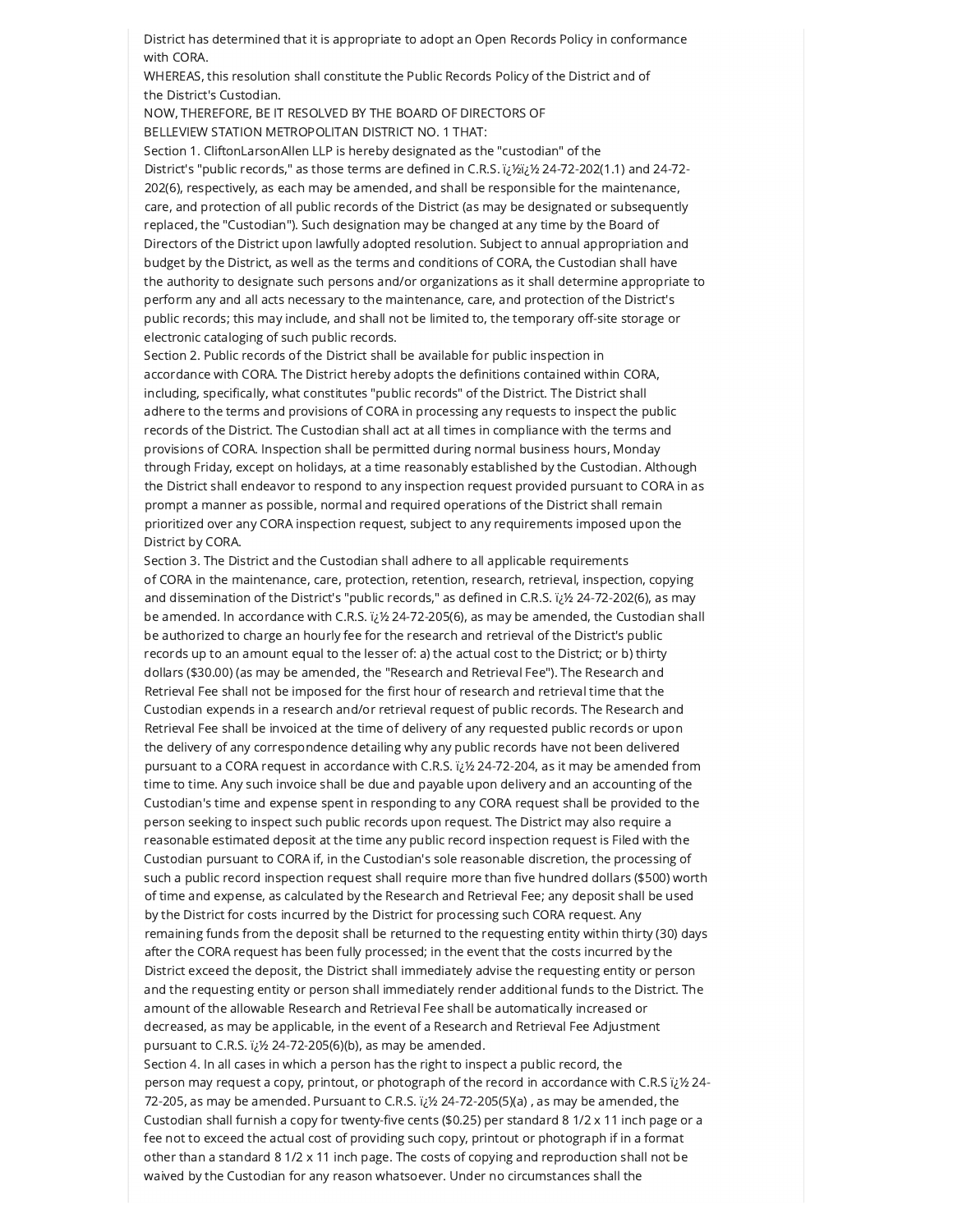Custodian allow documents of the District to be removed from the Custodian's custody for copying or reproduction purposes.

Section 5. In accordance with C.R.S. ii 1/2 24-72-205(1)(b), as may be amended, the Custodian shall notify the public record requester once a copy of the public record(s) is/are available, but such public record(s) will only be sent to the requester once the Custodian either: 1) receives payment for all costs associated with the public records transmission and for all other fees lawfully allowed; or 2) makes arrangements for receiving payment for all costs associated with public records transmission and for all other fees lawfully allowed. Upon either receiving such payment or making arrangements to receive such payment at a later date, the Custodian shall send the public record(s) to the requester as soon as practicable, but no more than three (3) business days after receipt of, or making arrangements to receive, such payment. Section 6. If, in response to a specific request and pursuant to C.R.S.  $i/2$  24-72-205(3), as may be amended, the Custodian must perform a manipulation of data so as to generate a record in a form not used by the District, including, but not limited to, the production of a privilege log, the Research and Retrieval Fee shall be charged to the person or entity making such a request. In conformance with C.R.S.  $i/2$  24-72-205(3), as may be amended, persons or entities malcing subsequent requests for the same or similar records may be charged a Resource and Retrieval Fee not in excess of the original Resource and Retrieval Fee. Section 7. The provisions of this Public Records Policy are in addition to and not in lieu of the provisions of CORA. Nothing contained herein shall be construed as limiting or waiving any rights or privileges that the District may have pursuant to CORA or any other applicable law, rule or regulation, that are not otherwise explicitly stated herein. The District hereby retains any further or additional rights and privileges provided to it pursuant to CORA regarding the generation, retention, destruction, inspection or copying of any records of the District, whether or not such records are deemed to be "public records" pursuant to CORA. In the event of any discrepancy between this Public Records Policy and the statutory provisions of CORA, the compulsory statutory provisions of CORA shall prevail. Section 8. In accordance with C.R.S.  $i/2$  24-72-205(6)(a), as may be amended, this Public Records Policy shall be either posted on the Custodian's website or otherwise published

as required by CORA or any other Colorado statute applicable to special districts. 67A-1,44.

PASSED AND ADOPTED this 10th day of November, 2014. MADRE METROPOLITAN DISTRICT **NO.1** Robert E. Warren, President Attest: Brooke B. Maloy, Secretary/ Treasurer

District contact information for open records request: Matt Urkoski

Names of District Board Members

| Robert E. Warren Ir. (Chair)                                            |
|-------------------------------------------------------------------------|
| 8390 E. Crescent Parkway, Ste. 300 Greenwood Village, CO 80111          |
| <b>No</b> , this office will not be on the next regular election ballot |
|                                                                         |

| <b>Board Member 2</b> |                                                                      |
|-----------------------|----------------------------------------------------------------------|
| Name                  | Louis P. Bansbach III, Vice President                                |
| <b>Contact Info</b>   | 8390 E. Crescent Parkway, Ste. 300 Greenwood Village, CO 80111       |
| <b>Election</b>       | <b>Yes</b> , this office will be on the next regular election ballot |

Brooke Maloy, Secretary/Treasurer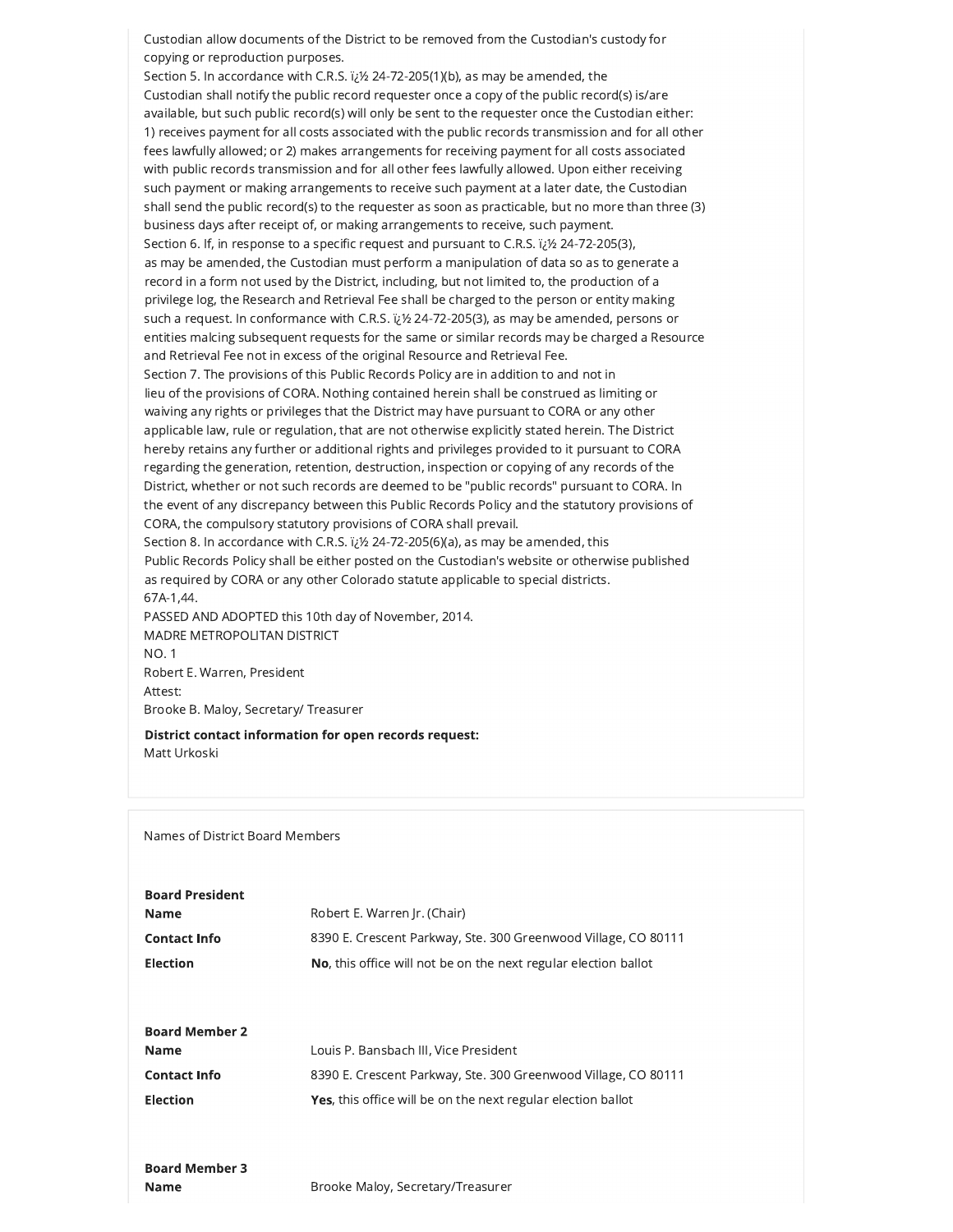| <b>Contact Info</b>                  | 8390 E. Crescent Parkway, Ste. 300 Greenwood Village, CO 80111  |
|--------------------------------------|-----------------------------------------------------------------|
| <b>Election</b>                      | No, this office will not be on the next regular election ballot |
|                                      |                                                                 |
| <b>Board Member 4</b>                |                                                                 |
| <b>Name</b>                          | Robert E. Warren III, Assistant Secretary/Treasure              |
| <b>Contact Info</b>                  | 8390 E. Crescent Parkway, Ste. 300 Greenwood Village, CO 80111  |
| <b>Election</b>                      | No, this office will not be on the next regular election ballot |
|                                      |                                                                 |
| <b>Board Member 5</b>                |                                                                 |
| <b>Name</b>                          | Louis P. Bansbach IV, Assistant Secretary/Treasure              |
| <b>Contact Info</b>                  | 8390 E. Crescent Parkway, Ste. 300 Greenwood Village, CO 80111  |
|                                      |                                                                 |
| <b>Election</b>                      | Yes, this office will be on the next regular election ballot    |
|                                      |                                                                 |
|                                      |                                                                 |
| <b>Board Member 6</b><br><b>Name</b> | N/A                                                             |
| <b>Contact Info</b>                  |                                                                 |
| <b>Election</b>                      | No, this office will not be on the next regular election ballot |
|                                      |                                                                 |
| <b>Board Member 7</b>                |                                                                 |
| <b>Name</b>                          | N/A                                                             |
| <b>Contact Info</b>                  |                                                                 |
| <b>Election</b>                      | No, this office will not be on the next regular election ballot |

Board Candidate Self-Nomination Forms

Any eligible elector of the special district who desires to be a candidate for the office of special district director must file a self-nomination and acceptance form or letter with the designated election official.

Deadline for Self-Nomination Forms

Self-nomination and acceptance forms or letters must be filed not less than 67 days before the date of the regular election.

## **District Election Results**

The district's election results will be posted on the website of the Colorado Secretary of State (www.sos.state.co.us) and the website indicated below, if any.

Website

www.sos.state.co.us

Permanent Mail-In Voter Status

Absentee voting and Permanent absentee voter status (formerly Permanent Mail-In voter status): Where to obtain and return forms.